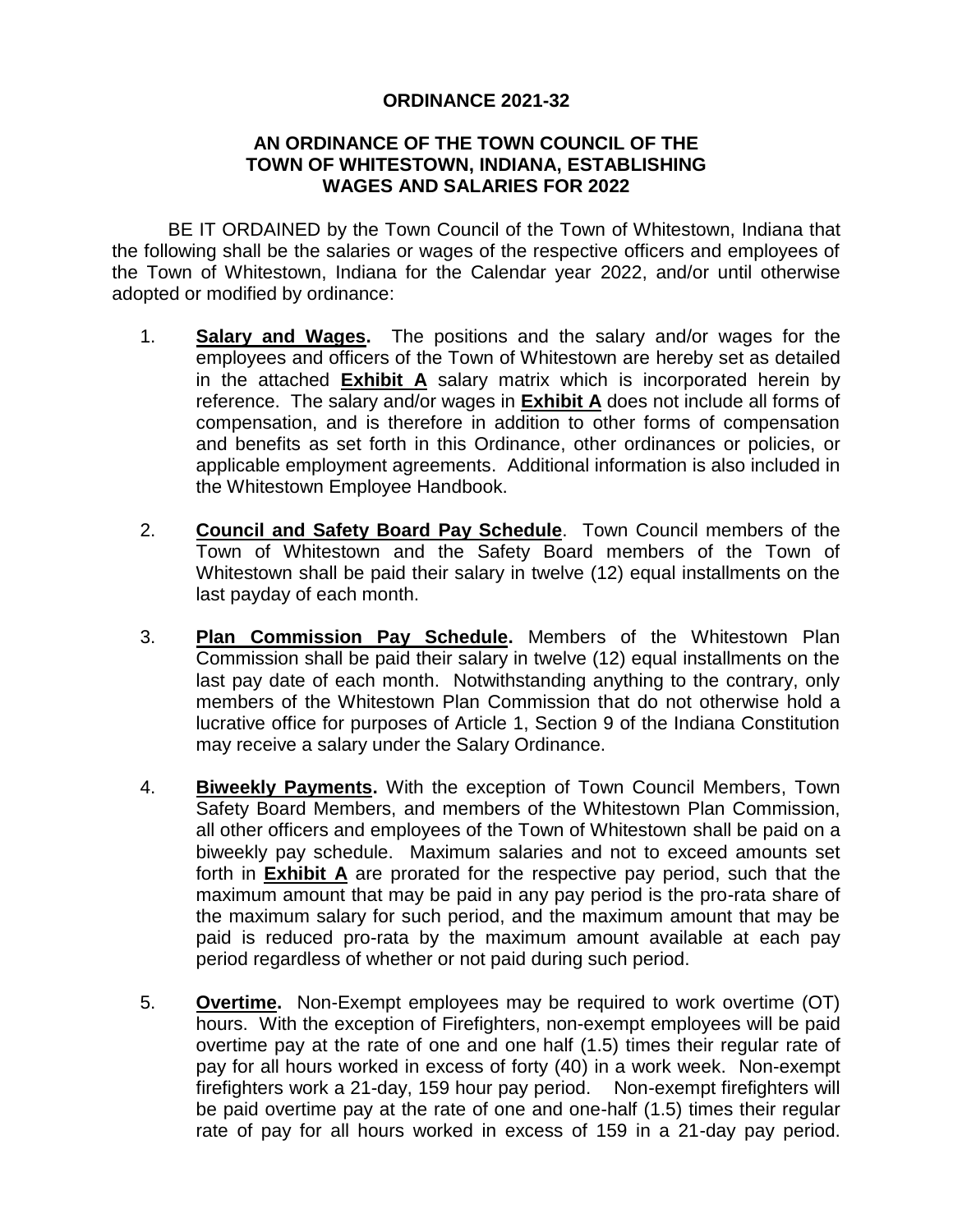Employees may request compensatory time off in lieu of OT which shall be at the discretion of the department head. Compensatory time off, if granted, shall accrue at the rate of one and one-half (1.5) hours for each hour of overtime work. All OT must be approved by the department head or Town Manager prior to OT hours being worked. Any OT shall be in addition to the base salary and wage amounts referenced in **Exhibit A**.

- 6. **Exempt Employees.** Exempt-Salaried employees, such as Department Heads, Managers, Supervisors or other Professional Personnel are required to work whatever additional time may be necessary to meet the responsibilities of their job descriptions and are not eligible for OT pay, except as for an emergency declaration set forth in Section 7 below.
- 7. **Emergency Differential Pay for Exempt Employees.** Exempt-Salaried employees will receive emergency differential pay during a declared emergency for each hour worked greater than forty (40) hours in the applicable payroll week, provided that the employee was required to work the additional hours during and as the result of a declared emergency. For purposes of this section, a declared emergency includes dates (i) during which the Town Council President or Vice-President has declared in writing an emergency for the Town of Whitestown (whether for some or all employees), and/or (ii) during which the employee is activated as a member of the National Urban Search and Rescue Response System (e.g., Indiana Task Force 1) or other similar federal or state emergency response unit approved by the Town Council. Emergency differential pay will be calculated as the employee's average hourly salary (total bi-weekly salary divided by eighty (80)) times one and one half (1.5), for each hour worked during the declared emergency in excess of forty (40) hours in a payroll week.
- 8. **Stay Home Pay During a Declared Emergency**. The Town Council President may declare an emergency requiring some (e.g., non-critical) or all employees to refrain from coming to their work stations during such declared emergency. As part of such declaration, the Town Council President may provide that employees directed to refrain from coming to work receive pay (hourly and/or salaried) for their regularly scheduled non-overtime work hours ("Emergency Stay Home Pay"), subject to the following conditions:
	- a. If some or all of the employee's job functions can be performed from home, the employee is expected to perform those job functions from home during the employee's regularly scheduled non-overtime work hours;
	- b. During the employee's regularly scheduled non-overtime work hours during the emergency, the employee is considered "on-call" and, therefore, must be available by phone to respond to calls from other Town officials and must be available to return to their work station within two (2) hours of notice from their supervisor, Town Manager, or his/her designee;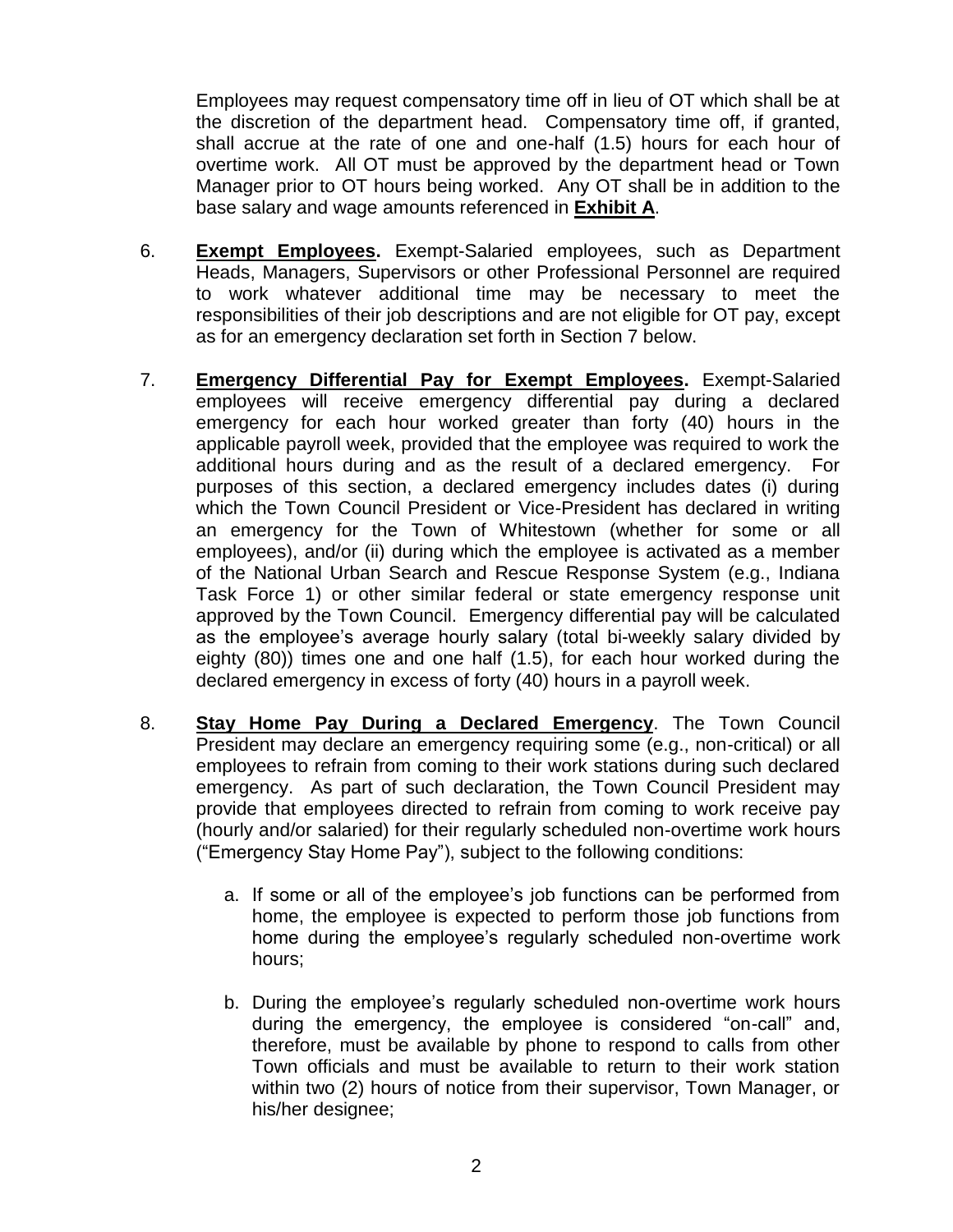- c. The employee may not work or earn compensation from any other source during the employee's regularly scheduled non-overtime work hours (i.e., for which the employee would earn Emergency Stay Home Pay); and
- d. Emergency Stay Home Pay may not exceed two (2) weeks (ten (10) business days) without approval of a majority of the individual members of the Town Council, either by vote during a meeting of the Council or by individual written/electronic approvals.
- 9. **Additional Certification or Licenses.** If an employee receives or earns a certification or license from education that benefits the Town in the employee's area of employment, the Department Head or Town Manager **may** request an increase in the salary or wages, as applicable, for the employee of up to three percent (3%). The Town Council may approve or deny all such requests.
- 10. **Mileage.** Any employee using their personal vehicle in service for the Town while on official Town of Whitestown business is eligible to be paid mileage at a rate approved by the State of Indiana upon submission of said claim on a State Board of Accounts approved mileage claim form and subject to the claim approval process.
- 11. **Benefits.** All full time employees and elected officials are eligible to participate in the Town's Health Care Benefit Plan and Retirement Plans.
- 12. **Added Duty Bonuses.** Except as otherwise provided by Contract, the Town Council may award and pay employees bonuses up to a maximum of 10% of the employee's current salary or annual wages for taking on additional duties when another position is vacated.
- 13. **Discretionary Merit Payments.** Except as otherwise provided by Contract, the Town Council may award and pay a merit payment to any employee in recognition of special circumstances or meritorious services as determined by the Town Council, up to a maximum of 5% of the employee's current salary or annual wages.
- 14. **Calendar Period.** For the avoidance of any doubt, salaries set forth in this Ordinance are to be paid on an accrual basis according to the applicable period in which the work is performed, regardless of the period in which the salary is paid.
- 15. **Superseding Clause.** All other ordinances or parts thereof in conflict with this Ordinance are hereby repealed and abolished.
- 16. **Effective Date.** This Ordinance shall take effect on January 1, 2022, and shall remain in effect until otherwise adopted or modified by ordinance.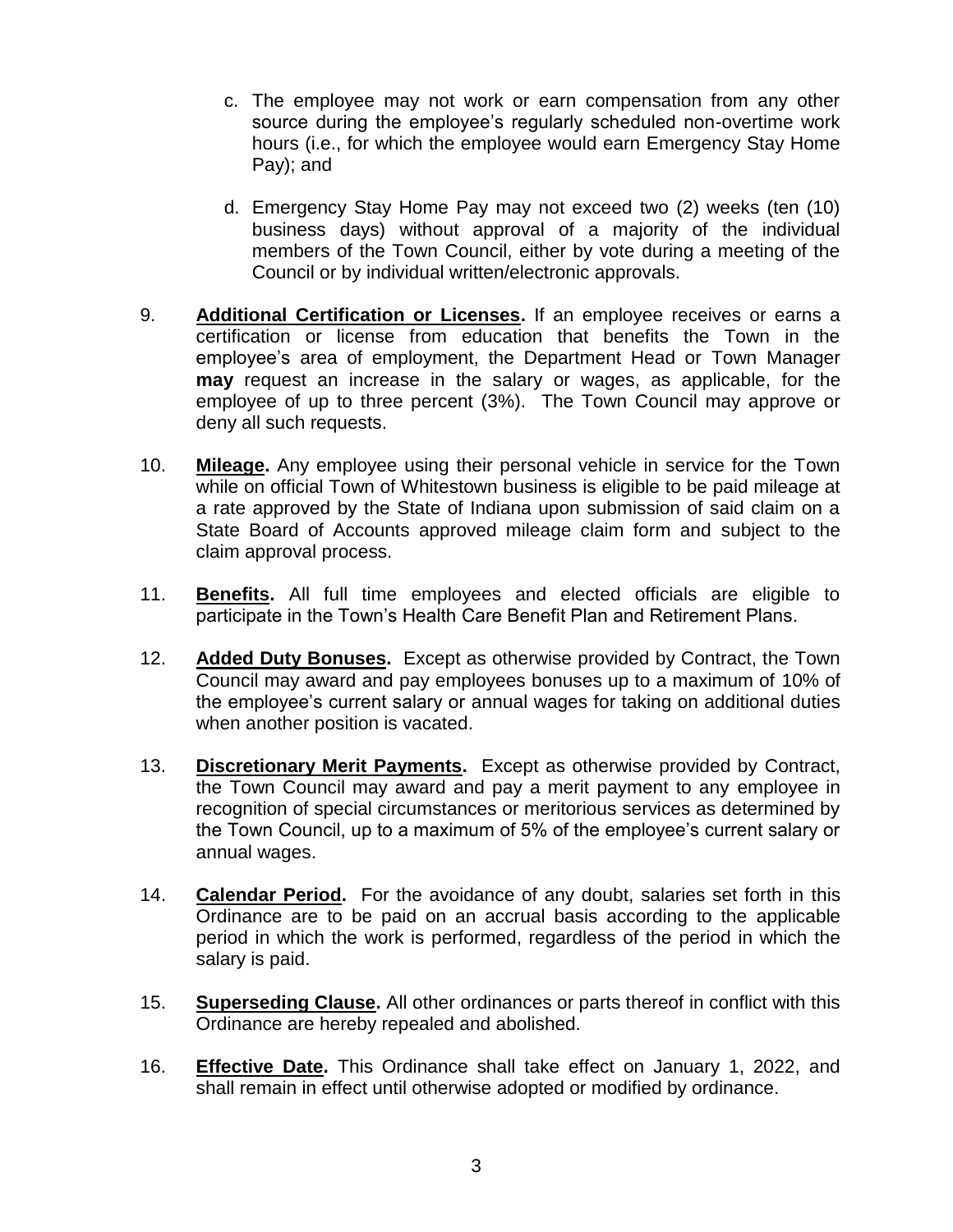Adopted by the Town Council of the Town of Whitestown, Indiana, on \_\_\_\_\_\_\_\_\_\_\_\_\_\_\_\_\_\_ \_\_\_\_\_, 2021, by a vote of \_\_\_\_ in favor and \_\_\_\_ against.

> THE TOWN COUNCIL OF THE TOWN OF WHITESTOWN, INDIANA

\_\_\_\_\_\_\_\_\_\_\_\_\_\_\_\_\_\_\_\_\_\_\_\_\_\_\_\_

Clinton Bohm, President

**ATTEST:**

Matt Sumner, Clerk-Treasurer Town of Whitestown, Indiana 4215352

\_\_\_\_\_\_\_\_\_\_\_\_\_\_\_\_\_\_\_\_\_\_\_\_\_\_\_\_\_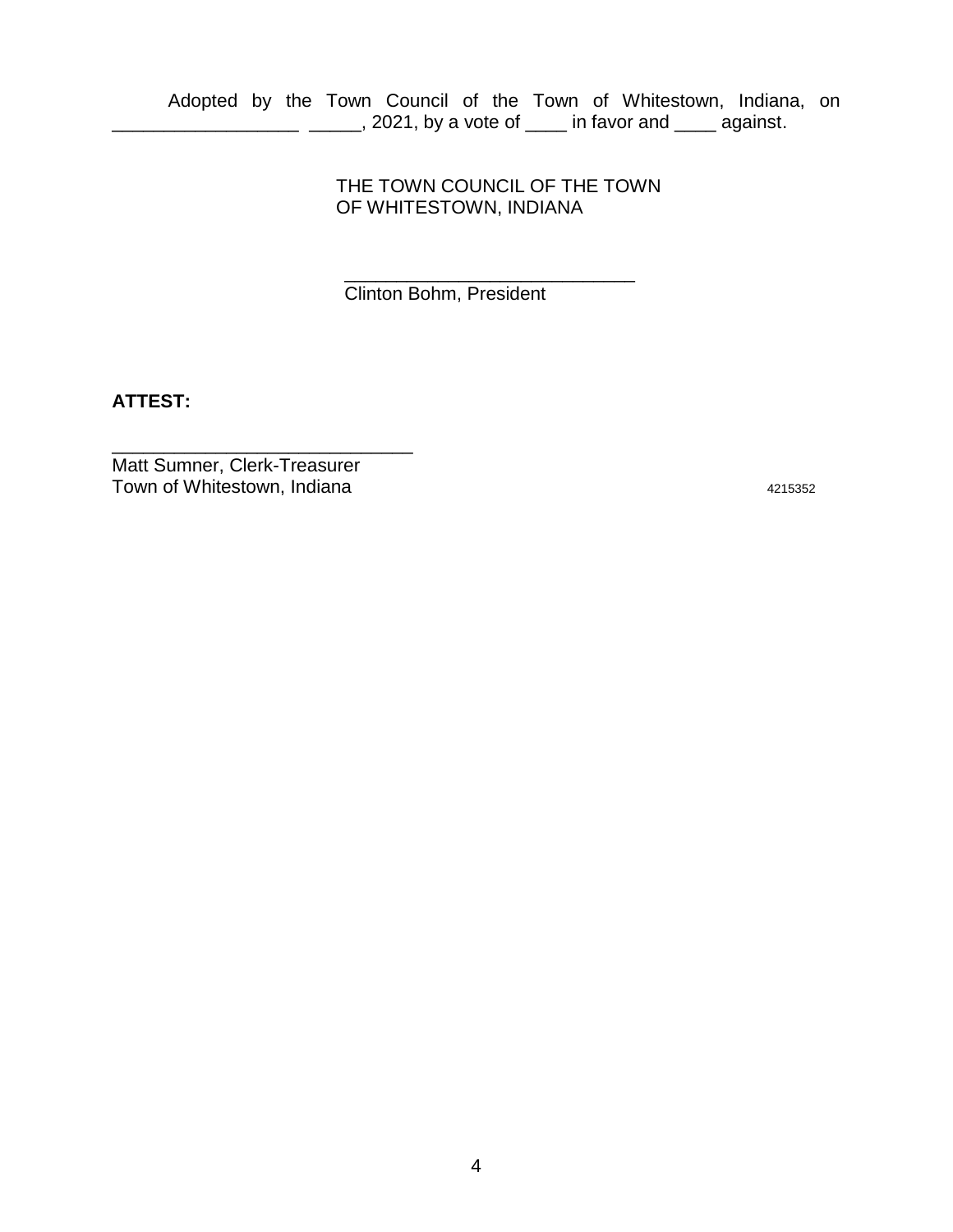## **Exhibit A Town of Whitestown - 2022 Salary Matrix**

| Position                                                 | <b>Wages/Salary</b>                |                    |  |
|----------------------------------------------------------|------------------------------------|--------------------|--|
| Town Council Member (5)                                  |                                    | \$4,800 Annual     |  |
|                                                          |                                    |                    |  |
| <b>Town Administration</b>                               |                                    |                    |  |
|                                                          | Bi-Weekly Salary/Hourly Wage Range |                    |  |
| <b>Position</b>                                          | <b>Minimum</b>                     | <b>Maximum</b>     |  |
| Town Manager (1)                                         |                                    | \$4,425            |  |
| Director of Operations and Economic Development (1)      |                                    | \$3,770            |  |
| Director - HR (1)                                        |                                    | \$2,310            |  |
| Town Administration Executive Assistant (1)              |                                    | \$2,120            |  |
| Finance and Budget Analyst (1)                           |                                    | \$2,020            |  |
| Constituent Services Specialist (1)                      |                                    | \$17/hr            |  |
| Intern                                                   |                                    | \$10/hr            |  |
| <b>Clerk Treasurer</b>                                   |                                    |                    |  |
|                                                          | Bi-Weekly Salary/Hourly Wage Range |                    |  |
| <b>Position</b>                                          | Minimum                            | Maximum            |  |
| Clerk Treasurer (1)                                      |                                    | \$2,695            |  |
| Deputy Clerk Treasurer (1)                               |                                    | \$2,310            |  |
| <b>Development Services</b>                              |                                    |                    |  |
|                                                          | Bi-Weekly Salary/Hourly Wage Range |                    |  |
| Position                                                 | Minimum                            | Maximum            |  |
| Director of Development Services (1)                     |                                    | \$3,270            |  |
|                                                          |                                    |                    |  |
| Planning Director (1)<br>Assistant Planning Director (1) |                                    | \$2,885<br>\$2,500 |  |
| Planning Technician (1)                                  |                                    | \$2,120            |  |
|                                                          |                                    |                    |  |
| Plan Commission Members (4)                              |                                    | \$1,300 Annual     |  |
| <b>Building Department Director (1)</b>                  |                                    | \$3,080            |  |
| Inspection Supervisor / Plans Reviewer (1)               |                                    | \$2,500            |  |
| Executive Assistant (1)                                  |                                    | \$1,925            |  |
| Building Inspector (4)                                   |                                    | \$2,310            |  |
| Code Enforcement Director (1)                            |                                    | \$2,695            |  |
|                                                          |                                    |                    |  |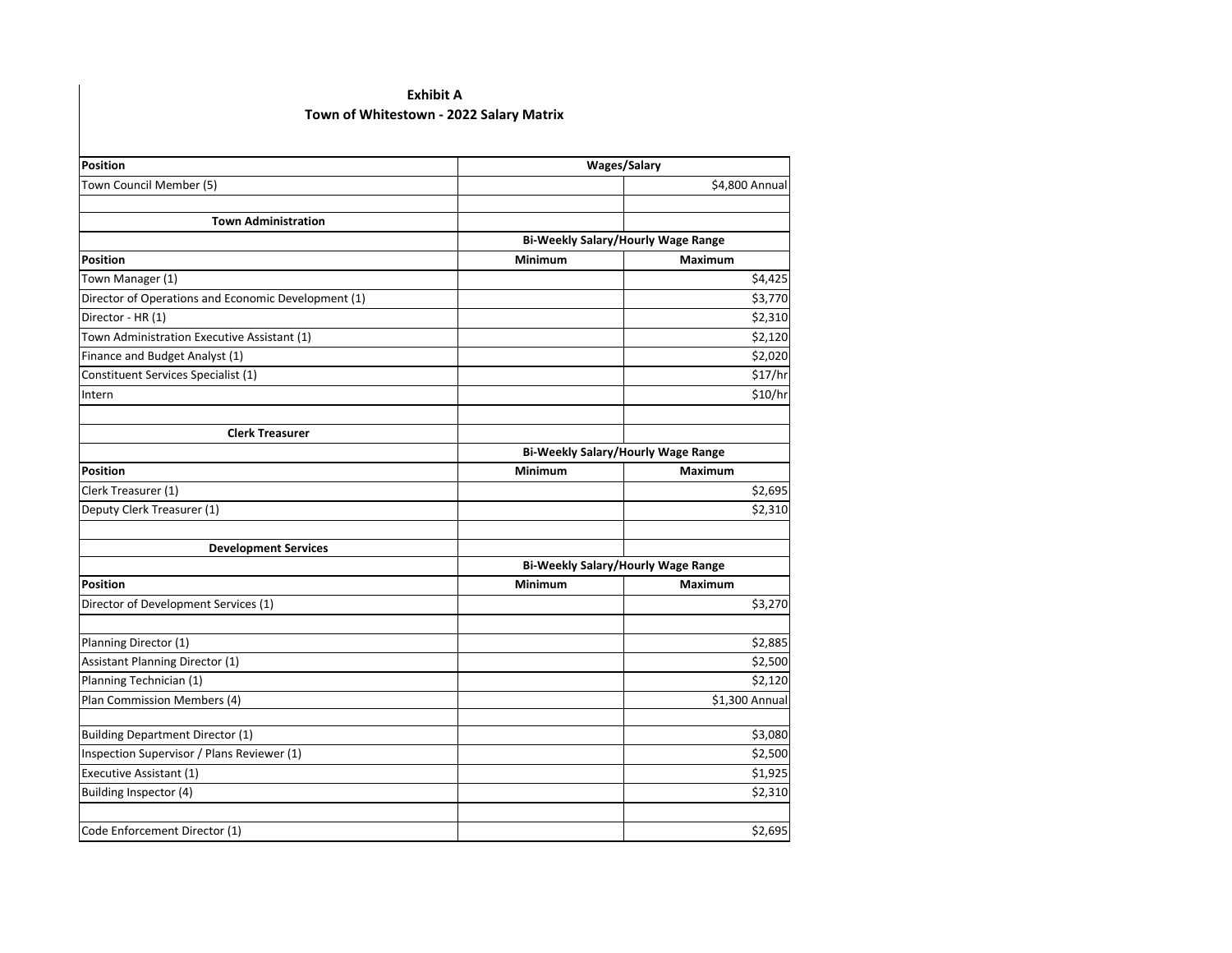| <b>Public Relations</b>                                  |                                    |                |  |
|----------------------------------------------------------|------------------------------------|----------------|--|
|                                                          | Bi-Weekly Salary/Hourly Wage Range |                |  |
| <b>Position</b>                                          | <b>Minimum</b>                     | <b>Maximum</b> |  |
| Director of Public Relations (1)                         |                                    | \$3,080        |  |
| Assistant Director of Public Relations (1)               |                                    | \$2,385        |  |
| Communications Manager (1)                               |                                    | \$1,925        |  |
| <b>Parks Department</b>                                  |                                    |                |  |
|                                                          | Bi-Weekly Salary/Hourly Wage Range |                |  |
| <b>Position</b>                                          | <b>Minimum</b>                     | <b>Maximum</b> |  |
| Parks Director (1)                                       |                                    | \$3,175        |  |
| Parks Operation Manager (1)                              |                                    | \$2,500        |  |
| Community Engagement Manager (1)                         |                                    | \$2,120        |  |
| Event Coordinator (2)                                    |                                    | \$1,925        |  |
| Operations and Administrative Assistant (1)              |                                    | \$1,540        |  |
| Parks Field Superintendant (1)                           |                                    | \$2,310        |  |
| Parks Maintenance Technician (3)                         | \$15/hr                            | \$25/hr        |  |
| Seasonal Laborer (2)                                     | \$10/hr                            | \$15/hr        |  |
| Parks Temporary Laborer (Up to 10, No More then 90 Days) | \$10/hr                            | \$15/hr        |  |
| <b>Maintenance</b>                                       |                                    |                |  |
|                                                          | Bi-Weekly Salary/Hourly Wage Range |                |  |
| <b>Position</b>                                          | Minimum                            | <b>Maximum</b> |  |
| Fleet Department Superintendent (1)                      |                                    | \$2,500        |  |
| Fleet Department Technician (1)                          | \$15/hr                            | \$25/hr        |  |
| Facility Maintenance Manager (1)                         | \$15/hr                            | \$25/hr        |  |
| Facility Maintenance Part Time Seasonal (2)              | \$10/hr                            | \$16/hr        |  |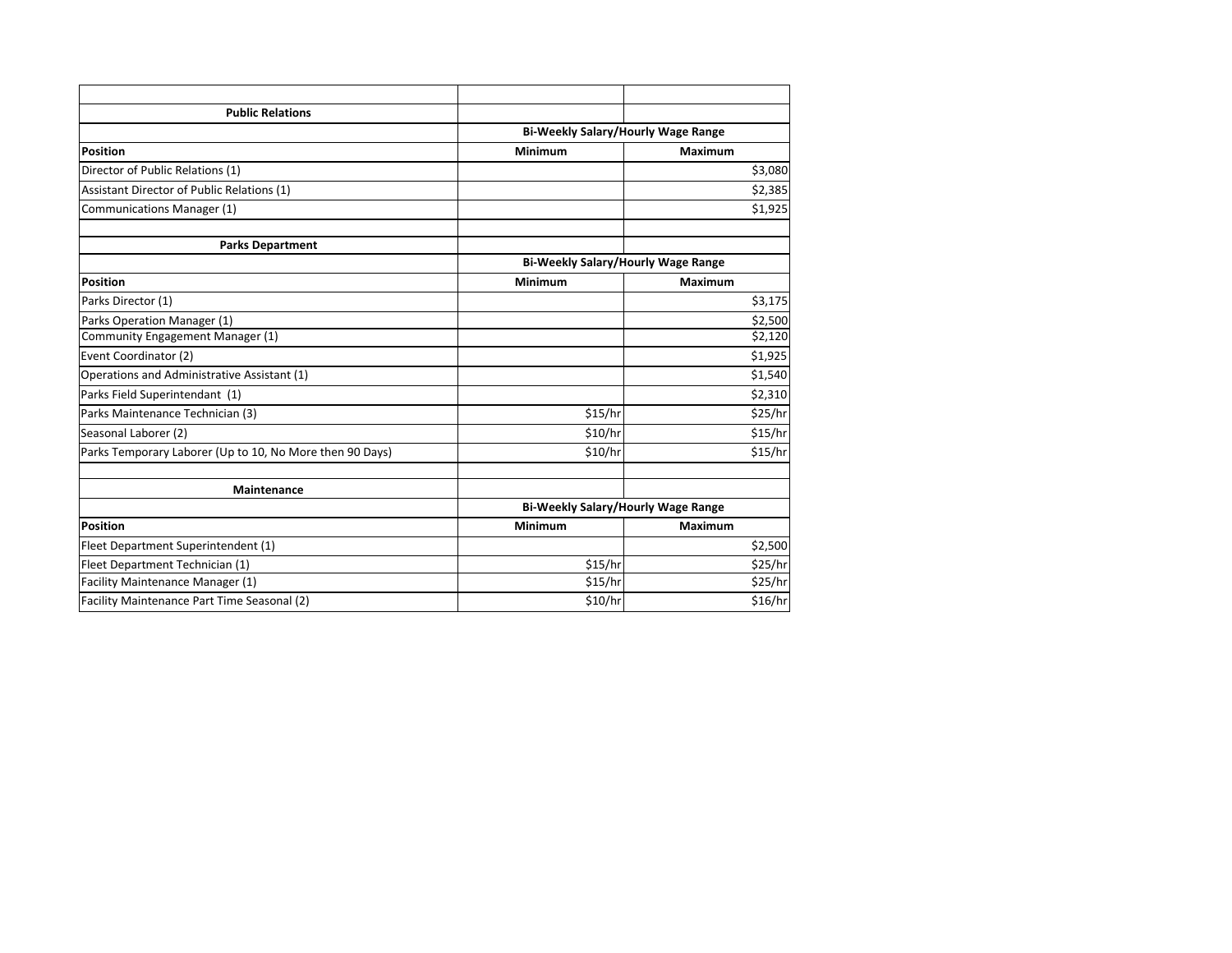| <b>Public Works/MVH</b>                                          |                                    |                    |
|------------------------------------------------------------------|------------------------------------|--------------------|
|                                                                  | Bi-Weekly Salary/Hourly Wage Range |                    |
| <b>Position</b>                                                  | Minimum                            | <b>Maximum</b>     |
| Director of Public Works (1)                                     |                                    | \$3,770            |
| Executive Assistant (1)                                          |                                    | \$2,100            |
| Street Department Superintendent (1)                             |                                    | \$2,695            |
| Assistant Street Department Superintendent (1)                   | \$15/hr                            | \$27/hr            |
| Street Department Technician (5)                                 | \$15/hr                            | \$25/hr            |
| Public Works Project Manager (1)                                 |                                    | \$1,925            |
| Water Field Supervisor (1)                                       | \$18/hr                            | \$27/hr            |
| <b>Water Distribution Operator (3)</b>                           | \$15/hr                            | \$25/hr            |
| Water Operator (1)                                               | \$15/hr                            | \$25/hr            |
| Utility Operations Manager (1)                                   |                                    |                    |
| Wastewater Treatment Plant Superintendent (1)                    |                                    | \$2,885            |
| Wastewater Laboratory Manager (1)                                | \$17/hr                            | \$29/hr            |
| Wastewater Treatment Plan Operator (1)                           | \$15/hr                            | \$26/hr            |
| Wastewater Collection System Superintendent (1)                  |                                    | \$2,695            |
| Collection System Manager (1)                                    |                                    | \$2,500            |
| Collection System Operator (4)                                   | \$15/hr                            | \$25/hr            |
| Locator (1)                                                      | \$15/hr                            | \$25/hr            |
| <b>GIS Coordinator</b>                                           |                                    | \$2,695            |
| Inspector (3)                                                    | \$15/hr                            | \$25/hr            |
| Billing Office Finance Manager (1)                               |                                    | \$2,310            |
| Customer Service Supervisor (1)                                  |                                    | \$1,925            |
| <b>Customer Service Specialists (2)</b>                          |                                    | \$1,735            |
| Seasonal Laborer (2)                                             | \$10/hr                            | \$15/hr            |
| Whitestown Public Works Department Special Pay increases for     |                                    |                    |
| <b>IDEM Wastewater License Class I</b>                           |                                    | \$3/hr Increase    |
| <b>IDEM Wastewater License Class II</b>                          |                                    | \$2/hr Increase    |
| <b>IDEM Wastewater License Class III</b>                         |                                    | \$1/hr Increase    |
| <b>IWEA Collection System Operator Class I</b>                   |                                    | \$0.50/hr Increase |
| <b>IWEA Collection System Operator Class II</b>                  |                                    | \$0.50/hr Increase |
| <b>IWEA Collection System Operator Class III</b>                 |                                    | \$0.50/hr Increase |
| <b>IWEA Collection System Operator Class IV</b>                  |                                    | \$0.50/hr Increase |
| <b>IDEM Drinking Water License DSM</b>                           |                                    | \$1/hr Increase    |
| <b>IDEM Drinking Water License DSL</b>                           |                                    | \$3/hr Increase    |
| <b>IDEM Drinking Water License WT2</b>                           |                                    | \$2/hr Increase    |
| <b>IDEM Registered Cross Connection Control Device Inspector</b> |                                    | \$1/hr Increase    |
| Class B CDL w/air brakes and tanker endorsements                 |                                    | \$1/hr Increase    |
| Category 8 Pesticide Applicator License                          |                                    | \$1/hr Increase    |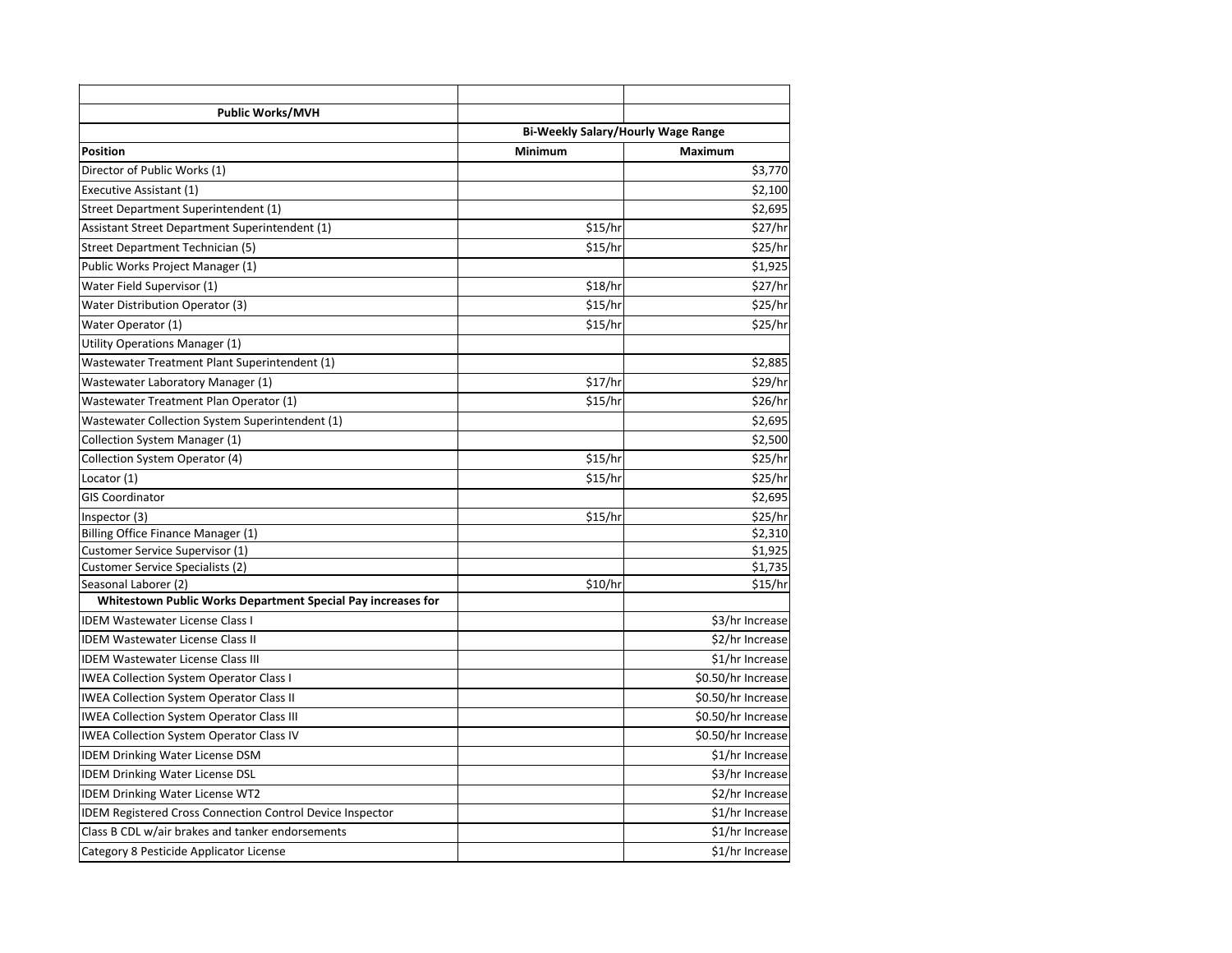| Oncall Pay                           |                                           |                                                                                                                                                               |
|--------------------------------------|-------------------------------------------|---------------------------------------------------------------------------------------------------------------------------------------------------------------|
| <b>Whitestown Fire Department</b>    |                                           |                                                                                                                                                               |
|                                      | <b>Bi-Weekly Salary/Hourly Wage Range</b> |                                                                                                                                                               |
| <b>Position</b>                      | Minimum                                   | Maximum                                                                                                                                                       |
| Fire Chief (1)                       | \$<br>3,075.00                            | \$4,425.00                                                                                                                                                    |
| Deputy Chief Full Time (2)           | \$<br>3,075.00                            | \$3,735.00                                                                                                                                                    |
| Division Chief Full Time (3)         | \$<br>2,690.00                            | \$3,360.00                                                                                                                                                    |
| Administrative Assistant (1)         | \$<br>1,535.00                            | \$1,925.00                                                                                                                                                    |
| Lieutenant                           | \$<br>2,575.00                            | \$2,580.00                                                                                                                                                    |
| Captain                              | \$<br>2,690.00                            | \$2,700.00                                                                                                                                                    |
| Paramedic - Stipend                  | \$<br>150.00                              | \$155.00                                                                                                                                                      |
| Engineer - Stipend                   | \$<br>130.00                              | \$135.00                                                                                                                                                      |
| 3 Year Firefighter (Base)            | \$<br>2,380.00                            | \$2,390.00                                                                                                                                                    |
| 2nd Year Firefighter                 | \$<br>2,150.00                            | \$2,155.00                                                                                                                                                    |
| Probationary Firefighter             | \$<br>1,920.00                            | \$1,925.00                                                                                                                                                    |
| Civilian Medic (Base)                | \$<br>2,230.00                            | \$2,235.00                                                                                                                                                    |
| 2nd Year Civilian Medic              | \$<br>2,075.00                            | \$2,080.00                                                                                                                                                    |
| Probationary Civilian Medic          | \$<br>1,880.00                            | \$1,890.00                                                                                                                                                    |
| Longevity (Service) Pay (Years 6-20) | \$<br>85.00                               | \$360.00                                                                                                                                                      |
| <b>Battalion Chief</b>               | \$<br>2,960.00                            | \$2,965.00                                                                                                                                                    |
| <b>Position Pays:</b>                |                                           | Salary increases based off regional salary survey; differences in percentage is to attain appropriate separation between levels and ranks based off of survey |
| Station/Apparatus Maintenance        | \$<br>38.00                               | \$50.00                                                                                                                                                       |
| <b>Building and Grounds</b>          | \$<br>38.00                               | \$50.00                                                                                                                                                       |
| Quartermaster                        | \$<br>38.00                               | \$50.00                                                                                                                                                       |
| Public Education / PR                | \$<br>38.00                               | \$50.00                                                                                                                                                       |
| Communications                       | \$<br>38.00                               | \$50.00                                                                                                                                                       |
| Peer Fitness                         | \$<br>38.00                               | \$50.00                                                                                                                                                       |
| <b>EMS Supply</b>                    | \$<br>38.00                               | \$50.00                                                                                                                                                       |
| <b>SCBA</b>                          | \$<br>38.00                               | \$50.00                                                                                                                                                       |